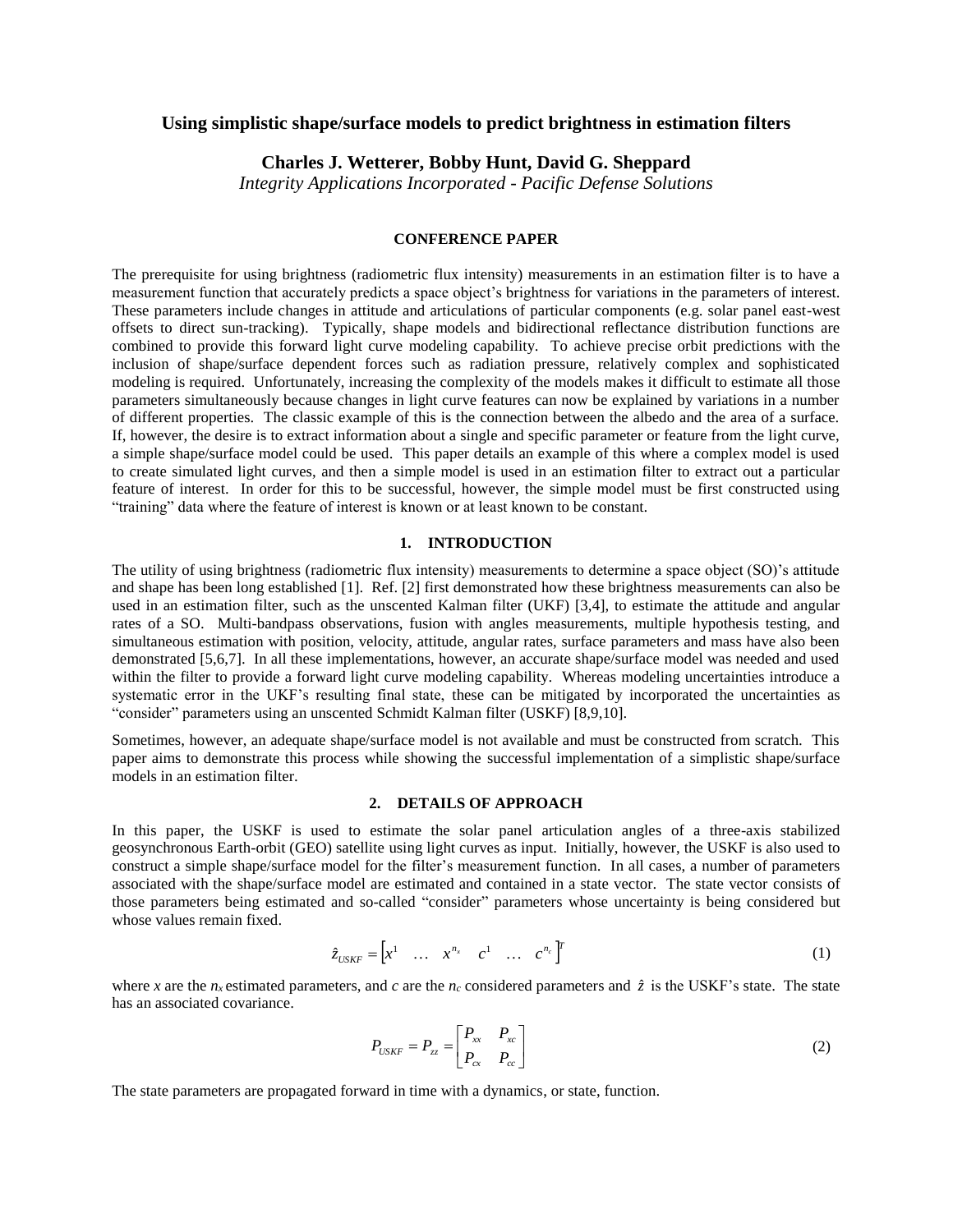$$
\hat{z}_k^- = f(\hat{z}_{k-1}^+, w_k) \tag{3}
$$

where  $w_k$  is the process noise vector and (3) shows the state going from the a posteriori state at time step  $k-1$  to the a priori state at time step *k*. The general measurement function is

$$
\hat{\mathbf{y}}_k = h(\hat{z}_k^-, \mathbf{v}_k) \tag{4}
$$

where  $v_k$  is the measurement noise vector and  $y$  is a vector representing the *m* observations.

In this paper, multiple hypotheses with different initial states are processed simultaneously and weighted according to how well they predict the observations. Each hypothesis is a separate instantiation of the USKF. Generally, this architecture is that of the Unscented Particle Filter (UPF) first proposed by van der Merwe et al. [11]. As such, "particles" and "hypotheses" represent the same thing. The resampling step of the UPF is not utilized, and thus this UPF implementation is essentially identical to Multiple Model Adaptive Estimation (MMAE) [12,13]. The conditional probability for the i-th hypothesis and k-th time step is calculated using

$$
p_k^i = (2\pi)^{-m/2} \left| P_{yy,k}^i \right|^{-\frac{1}{2}} e^{-\frac{1}{2} (\hat{y}_k^i - \tilde{y}_k) (p_{yy,k}^i)^{-1} (\hat{y}_k^i - \tilde{y}_k)}
$$
(5)

where  $\tilde{y}_k$  are the actual measurements and  $P_{y_k}^i$  is the calculated innovation covariance within the filter. The likelihood function that expresses the weight for the i-th hypothesis at the k-th time step is then

$$
w_k^i = \frac{p_k^i}{\sum_{i=1}^N p_k^i}
$$
 (6)

where *N* is the total number of hypotheses. These weights are used to generate a composite solution at the end of the estimation.

### **3. DETAILS OF SCENARIO**

The scenario used in this paper is that of a satellite at GEO whose attitude is such that its primary axis (z-axis) is pointing at a particular latitude and longitude on the surface of the Earth, and its secondary axis (x-axis) is pointing as close to the velocity vector of its orbit as possible. The model satellite has solar panels that project along the third direction  $(\pm y$ -axis). The solar panels track the Sun but also have an unknown E-W articulation angle from exact primary axis pointing. The full model satellite is shown in Fig. 1a while the simplified model satellite is shown in Fig. 1b.



**Figure 1 –Satellite models (a) full, and (b) simplified**

In the full model, each surface is divided into many smaller facets to allow for self-shadowing or obscuration of portions of the surface. The small angle between the two halves of the solar panel along its length will be referred to as the "deployment angle" and is set here to 10 degrees. The solar panels in the simplified model are set to the same size as in the full model so a direct comparison between the estimated values and the truth values can be accomplished, although this need not be the case. Essentially, if the solar panels were made bigger, the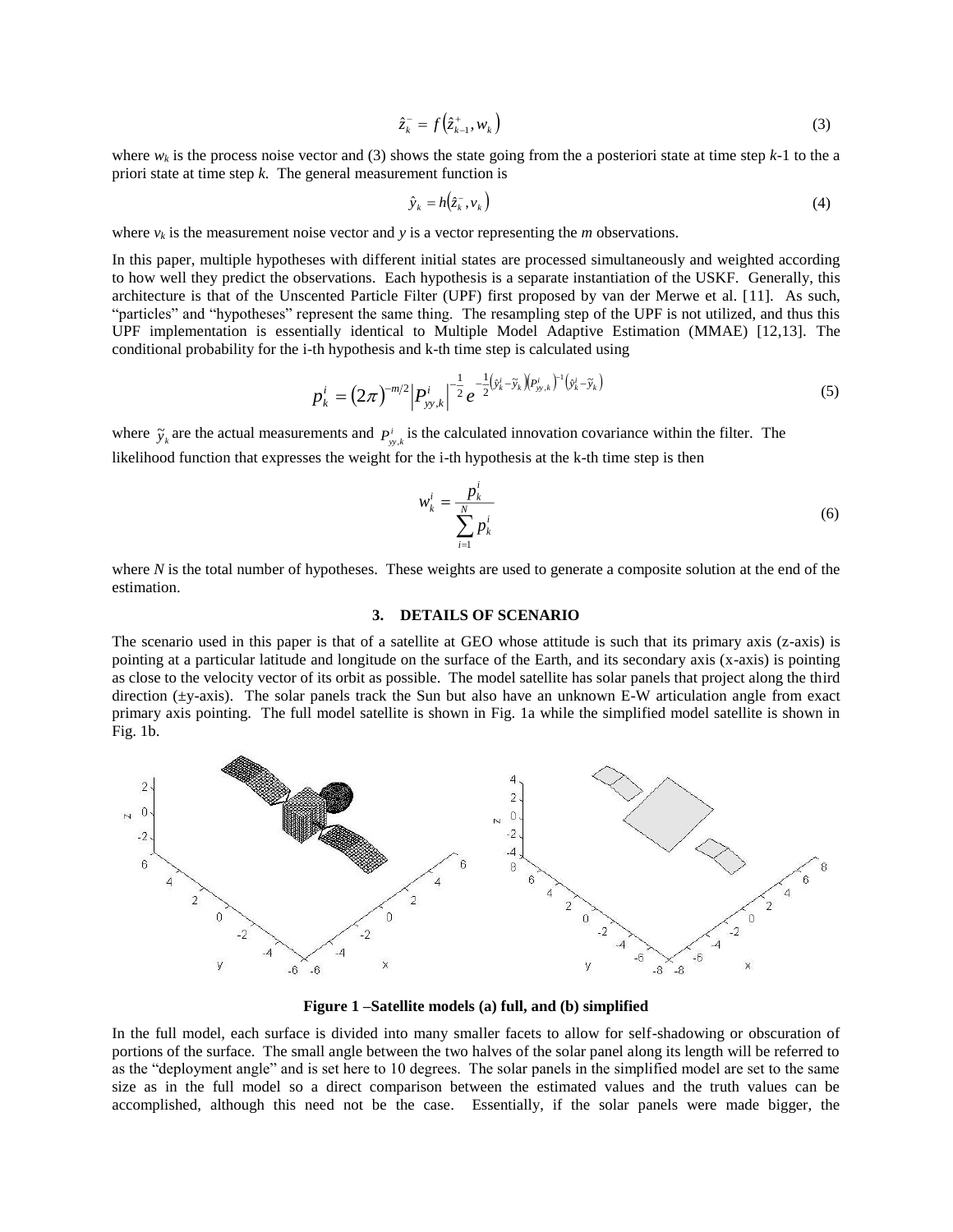corresponding reflectance values would be correspondingly smaller. The "bus" facet in the simplified model, however, is deliberately set larger (shown at 5 meters across in this figure) to keep the reflectance values reasonable for it must account for the specular glint off the parabolic dish in the full model. The bus facet in the simplified model is also tilted in the E-W direction (shown at -15 degrees in this figure) to account for the asymmetry in the full model caused again by the parabolic dish. The full model has 3050 total facets while the simplified model has only 5 facets. The significantly smaller number of facets in the simplified model allows for a correspondingly larger number of hypotheses to be generated and tested while keeping the computational burden the same.

The satellite is placed in the orbit of Galaxy 15 (SSN28884) using the historic two-line elements (TLEs). There are two periods of observation. In the first period, referred to as the "training" set (2012 Jan 01 to 2012 Dec 31), the E-W articulation angles of the solar panels remain fixed (6<sup>o</sup> and 1<sup>o</sup>) and the satellite is observed one hundred times over the course of the year. In the second period, referred to as the "operations" set (2013 Jan 01 to 2013 Dec 31) the satellite is observed eighty times over the course of the year but for half the days the E-W articulation angles are slightly different from the "nominal" values of the prior year. The goal of the simulation is to identify these "anomalous" days using the estimation filter. The results using the full shape/surface model will be compared to the results using a simplistic shape/surface model constructed with the training set.

For the full model used to generate the truth, the rectangular bus and parabolic dish, and the solar panels and connectors are represented by different Bidirectional Reflectance Distribution Functions (BRDFs). The specific BRDF surface model is the Cook-Torrance BRDF [14] with the "truth" values listed in Table 1. Additionally, the deployment angle is set to 10° and remains fixed throughout. Also listed in Table 1 are estimate values (randomly corrupted using the associated uncertainty) to be used with the full shape/surface model analysis of Section 5.

|                            | Bus/Dish<br>truth | Solar panels<br>truth | Bus/Dish<br>estimate | Solar panels<br>estimate |
|----------------------------|-------------------|-----------------------|----------------------|--------------------------|
| microfacet slope (m)       | 0.10              | 0.05                  | $0.0983 \pm 0.0050$  | $0.0567 \pm 0.0050$      |
| B reflectance $(\rho_B)$   | 0.90              | 0.70                  | $0.8742 \pm 0.0500$  | $0.6868 \pm 0.0500$      |
| B diffuse fraction $(d_B)$ | 0.70              | 0.20                  | $0.6864 \pm 0.0500$  | $0.2316 \pm 0.0500$      |
| V reflectance $(\rho_V)$   | 0.85              | 0.65                  | $0.8374 \pm 0.0500$  | $0.6524 \pm 0.0500$      |
| V diffuse fraction $(d_V)$ | 0.68              | 0.17                  | $0.7360 \pm 0.0500$  | $0.1839 \pm 0.0500$      |

**Table 1. Full model surface BRDF parameters**

The satellite is observed in two wavebands from the location of the Advanced Electro-Optic System (AEOS) on Maui, Hawaii for thirty-seven measurements starting at 06:00:00 UT with 600s time step (6 hours). The measurement vector is

$$
\widetilde{\mathbf{y}} = \begin{bmatrix} B & V \end{bmatrix}^T \tag{7}
$$

The measurement noise values are used corresponding to base uncertainty of 0.04 magnitudes and a random Poisson statistics error corresponding to a zero point of magnitude 20.8. Sample light curves using the full model are shown in Fig. 2. The first light curve is during a time when the specular glint off the solar panels is not observed. The second light curve is during a time when the solar panel glint is near maximum.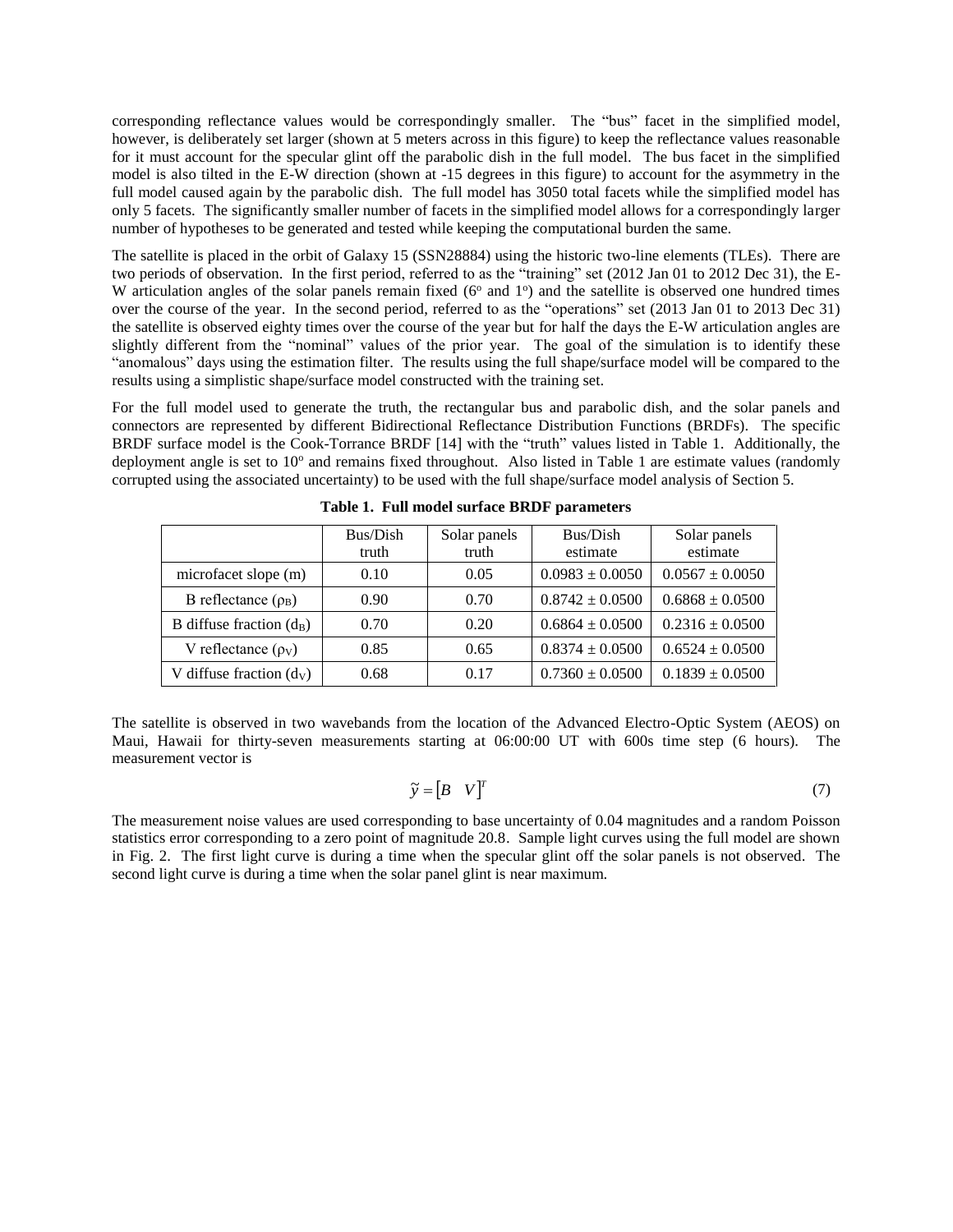

**Figure 2 – B and V waveband truth light curves for "training" day on Jan 1 and Feb 8.**

.

# **4. TRAINING THE SIMPLE MODEL**

The parameters of the simple model will be determined iteratively in the spirit of coordinate descent optimization. Namely, after an initial manual adjustment, the parameters associated with the bus facet will first be estimated using a USKF estimation filter. These parameters will then be held fixed while the parameters associated with the solar panels are then estimated. This process will be repeated twice more to ensure the simplified model is adequately reproducing the "training" set of light curves from the first year and the values have converged. Any remaining differences will be reflected in the uncertainties assigned to the BRDF parameters in the simple model.

The first step is to create a simple model that is in the ballpark. This is achieved by using the two days depicted in Fig. 2 (Jan 1 and Feb 8). The Jan 1 light curve is dominated by the reflectance of the bus facet while Feb 8 has the maximum solar panel contribution. No prior knowledge is assumed, so a total of 14 parameters need to be roughly estimated. These are shown in Table 2 with the corresponding values and uncertainties estimated from this manual adjustment. Also shown in Table 2 are the results from subsequent steps to be described in the rest of this section and the truth values for the solar panel from Table 1. After step 1, bus parameters are changed in the even steps while solar panel parameters are changed in the odd steps.

| Parameter                        | step 1            | step $2/$ step 3   | step $4/$ step 5    | step $6/$ step $7$ | truth |
|----------------------------------|-------------------|--------------------|---------------------|--------------------|-------|
| Bus microfacet slope (m)         | $0.100 \pm 0.005$ | $0.1066 \pm 0.005$ | Empirical(step4)    | Empirical(step6)   |       |
| Bus B reflectance $(\rho_B)$     | $0.50 \pm 0.05$   | $0.6728 + 0.05$    | Empirical(step4)    | Empirical(step6)   |       |
| Bus B diffuse fraction $(d_B)$   | $0.70 + 0.05$     | $0.4449 \pm 0.05$  | Empirical(step4)    | Empirical(step6)   |       |
| Bus V reflectance $(\rho_V)$     | $0.475 + 0.05$    | $0.5804 \pm 0.05$  | Empirical(step4)    | Empirical(step6)   |       |
| Bus V diffuse fraction $(d_v)$   | $0.70 + 0.05$     | $0.4826 \pm 0.05$  | Empirical(step4)    | Empirical(step6)   |       |
| Bus E-W offset angle             | $-17$             | $-18.1$            | Empirical(step4)    | Empirical(step6)   |       |
| Panel microfacet slope (m)       | $0.060 + 0.005$   | $0.0548 + 0.0060$  | $0.0502 + 0.0017$   | $0.0499 + 0.0012$  | 0.05  |
| Panel B reflectance $(\rho_B)$   | $0.50 + 0.05$     | $0.6483 + 0.0385$  | $0.6589 + 0.0154$   | $0.6616 + 0.0083$  | 0.70  |
| Panel B diffuse fraction $(d_B)$ | $0.30 + 0.05$     | $0.1935 + 0.0417$  | $0.1833 + 0.0137$   | $0.1804 + 0.0076$  | 0.20  |
| Panel V reflectance $(\rho_V)$   | $0.50 + 0.05$     | $0.6481 + 0.0351$  | $0.6540 \pm 0.0134$ | $0.6558 + 0.0085$  | 0.65  |
| Panel V diffuse fraction $(d_v)$ | $0.30 + 0.05$     | $0.2069 + 0.0399$  | $0.2020 + 0.0146$   | $0.2008 + 0.0088$  | 0.17  |
| Panel deployment angle           | 11                | 10.0               | 10.11               | 10.14              | 10    |
| Panel articulation angle #1      | $5 \pm 1$         | $5.70 + 0.42$      | $5.95 + 0.14$       | $6.00 + 0.11$      | 6     |
| Panel articulation angle #2      | $0 \pm 1$         | $1.03 + 0.23$      | $1.05 + 0.10$       | $1.06 + 0.08$      | 1     |

**Table 2. Simple Model Parameter Values**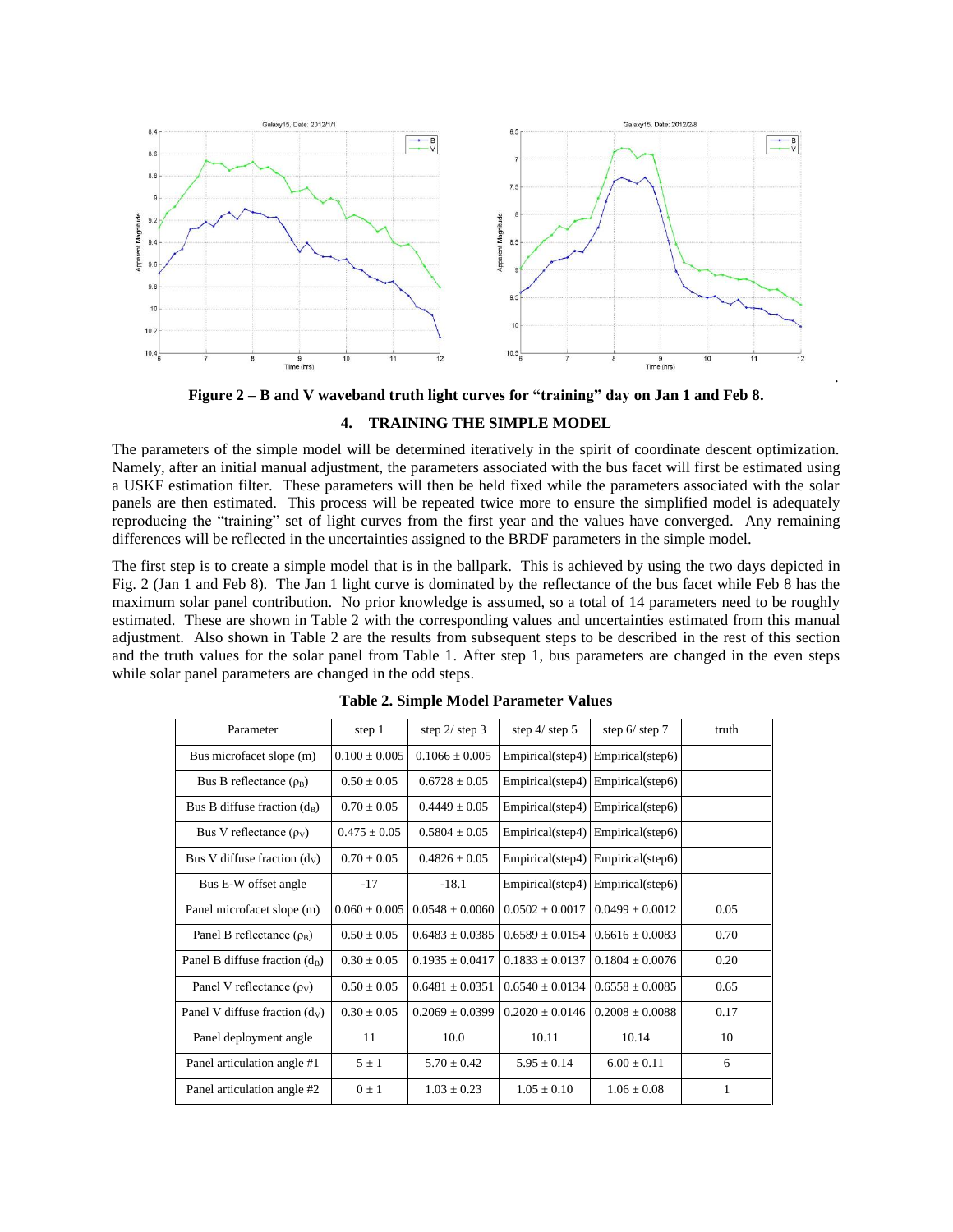Step 2 uses the estimation filter to refine the bus facet values while keeping the solar panel facet values fixed. The Jan 1 light curve in Fig 2, which again is dominated by the contribution from the bus facet, is used. 560 different hypotheses are generated corresponding to 7 different values for the bus E-W offset angle (-20 to -14 degrees), 5 different microfacet slope values (step 1 value, ±2σ from this value, and ±4σ from this value), and 2 different reflectance and diffuse fraction values (±σ from step 1 value). The final weights for all the hypotheses are used to determine the final values with the uncertainties reset to the original. These values are shown in Table 2. Note that these values are not necessarily close to the truth values as listed in Table 1 since the size of the facet was also adjusted in step 1 to keep reasonable values for the reflectances.

Step 3 uses the estimation filter to refine the solar panel facet values while keeping the bus facet values fixed, this time with the associated bus facet uncertainty considered. The light curves from six early training days (Jan 25, 29, Feb 2, 4, 8, 12) are used which all have strong solar panel glints. For each, 576 different hypotheses are generated corresponding to 4 different deployment angles (8 to 11 degrees), 3 different solar panel articulation angles (step 1 values, +2σ from these values for both angles, -2σ from these values for both angles), 3 different microfacet slope values (step 1 value,  $\pm \sigma$  from this value), and 2 different reflectance and diffuse fraction values ( $\pm \sigma$  from step 1 value). For this step, good light curve fits are achieved for every deployment angle by adjusting the reflectance and diffuse fraction values. This is an example of parameters within the model that are linked and produce similar changes in the light curve. The best deployment angle, however, can be calculated by determining the angle at which the differences in reflectance and diffuse fraction between the days are minimum. This is shown in Fig. 3 which plots the BRDF parameters for the six days. Once the value of the best deployment angle is determined, the estimates for the other solar panel values can be calculated using the final estimates for those hypotheses with that deployment angle. The uncertainties are calculated as the average final uncertainty values from the estimation filter combined in quadrature with the standard deviation of the values from each day. Again, these are shown in Table 2.



**Figure 3 – BRDF values as function of deployment angle from step 3 analysis of training set.**

A single set of values for the bus facet is insufficient to duplicate the brightness reflected by the full model's bus and parabolic dish throughout the year with changing orientation with respect to the Sun and observer. Thus, step 4 returns to estimating the bus values, now using the entire training set (100 days), while keeping the solar panel values from step 3 constant and considering their uncertainty within the filter. 36 different hypotheses corresponding to 12 E-W offset angles (-26 to -15 degrees) and 3 different microfacet slope values (step 2 values,  $\pm 2\sigma$  from this value). For each day, the previous day's final result is used to generate the hypotheses. The results can be used to construct an empirical function to extract the bus BRDF parameters and uncertainties and the bus E-W offset angle as a function of day of year.

Step 5 now repeats the step 3 analysis using the step 4 results for the bus values instead of the step 2 results. In this case, all training days throughout the year with strong solar panel glints are used for twenty-six in total (Jan 25, 29, Feb 2, 4, 8, 12, 14, 20, 24, 26, Jun 7, 13, 15, 21, 23, 27, Jul 3, Oct 15, 17, 21, 23, 27, 31, Nov 2, 10, 12). For each, 11 different hypotheses are generated corresponding to 11 different deployment angles (step 3 value,  $\pm 0.5$  degrees from this value in 0.1 degree increments). An identical analysis as done in step 3 is accomplished to determine the best deployment angle and the corresponding BRDF parameters and solar panel articulation angles.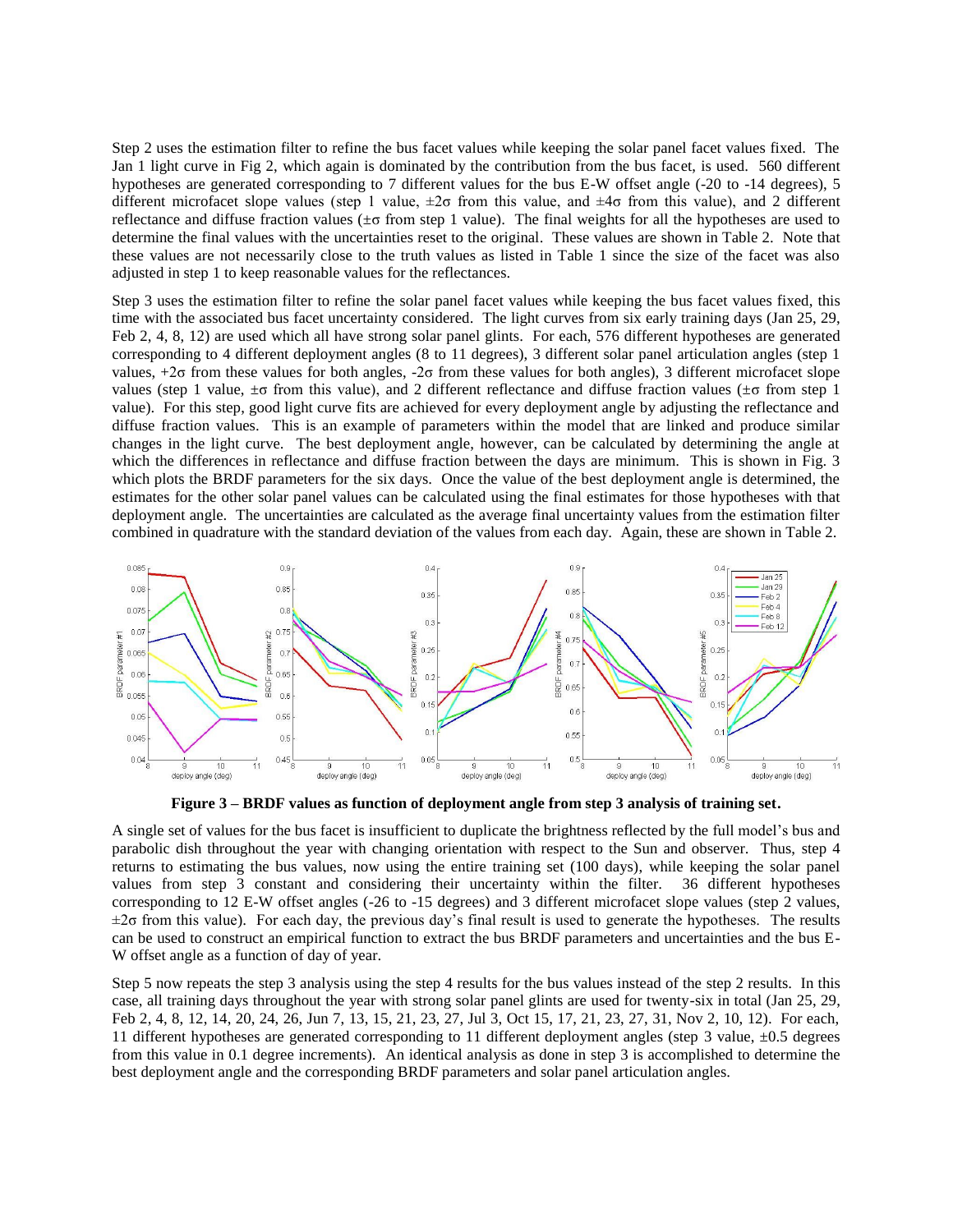Step 6 then repeats the step 4 analysis using the step 5 results for the solar panel values instead of the step 3 results. 12 different hypotheses corresponding to the same 12 E-W offset angles and the same training days are used with the results again being an empirical function for the bus BRDF parameters and uncertainties and the bus E-W offset angle as a function of day of year. Figures 4 and 5 display the evolution of these bus value empirical functions from step 1 (black), step 2 (gray), step 4 (red), and step 6 (blue). The latter two steps produce and represent repeatable and seasonally dependent empirical functions. There is not much difference in these two steps indicating convergence to a "best" solution for the bus parameters has been reached and step 6 was probably unnecessary.



**Figure 4 – Empirical functions for Bus BRDF parameters for various steps in process.**



**Figure 5 – Empirical functions for Bus E-W offset angle for various steps in process.**

Finally, step 7 now repeats the step 5 analysis using the step 6 results for the bus values instead of the step 4 results. The same days and hypotheses are used and an identical analysis as done in step 5 is accomplished to determine the best deployment angle and the corresponding BRDF parameters and solar panel articulation angles. Figures 6 and 7 display the evolution of the estimated solar panel values from step 1 (black), step 3 (gray), step 5 (red) and step 7 (blue) as compared to the truth (green). The values do converge nicely close to the truth in all cases, although some parameters have a residual systematic error. Again there is not much difference in values in the last two steps indicating convergence to a "best" solution for the solar panel parameters and step 7 was probably unnecessary.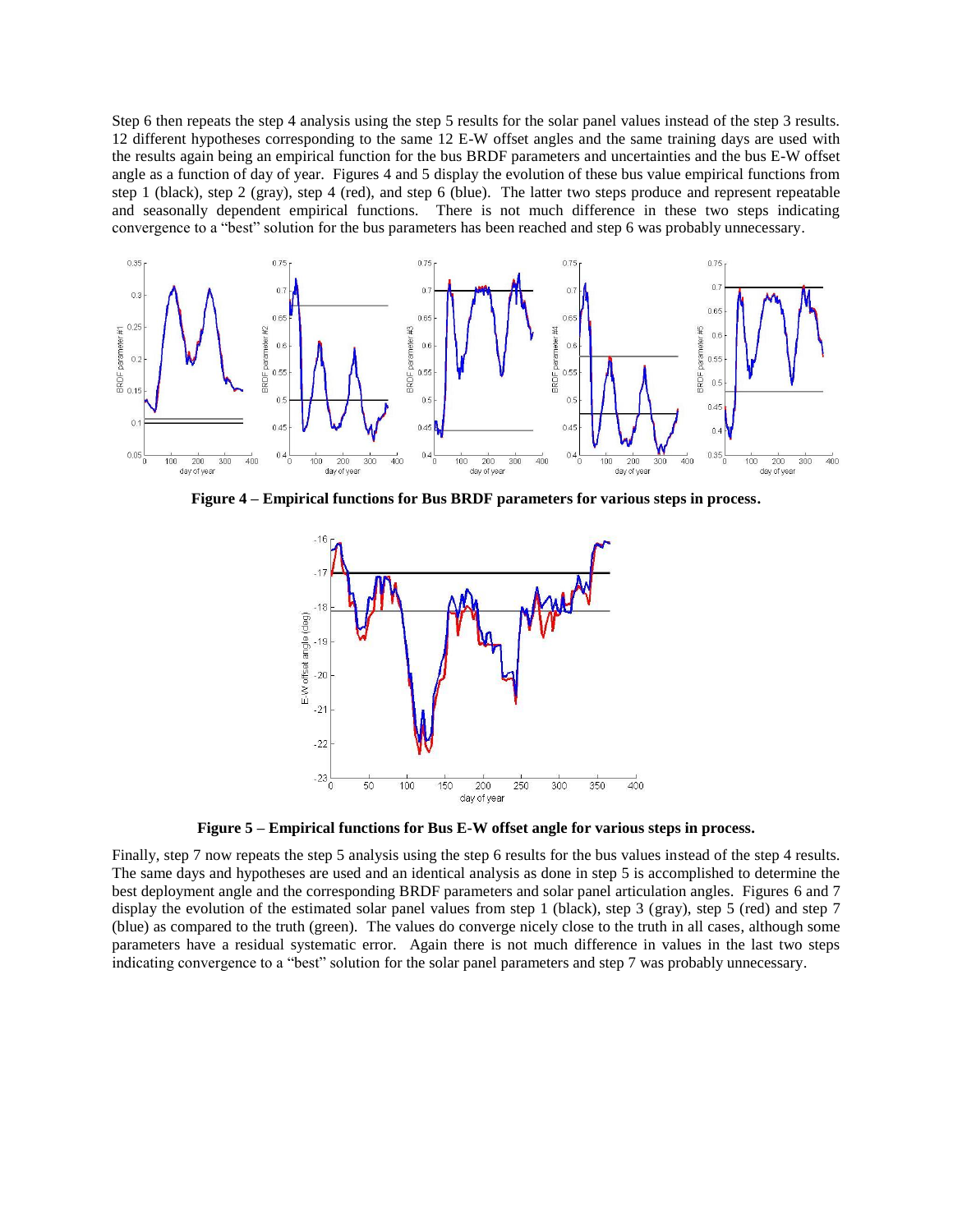

**Figure 6 – Solar Panel BRDF parameters for various steps in process. Truth values shown as horizontal green lines.**



**Figure 7 – Solar Panel deployment angle, and articulation angles for various steps in process. Truth values shown as horizontal green lines.**

In this demonstration, the values from one year (training set) are used to predict the values to use in the next year (operations set). Alternatively, with a high volume of observations, the previous few days could be used to project what parameters to use for the current day's observations.

#### **5. RESULTS**

The operations set can now be analyzed using the simple model constructed in the previous section. For each day, the USKF will estimate the solar panel articulation angles while considering the uncertainties in the BRDF parameters. Twelve different hypotheses with solar panel articulation angle combinations distributed in a 2 degree grid between -2 and 9 degrees ( $\theta_1 > \theta_2$ ) are used with initial uncertainties of 1 degree and centered on the nominal values.

The probability distribution function (pdf) built from a weighted Gaussian mixture of the final states for the different hypotheses is constructed, and the pdf value associated with the "nominal" articulations found from the training set is then calculated. It is the associated "sigma" value (constrained to be between 0.1 and 10) as determined by the probabilities (i.e. 1σ contour corresponds to the fraction 0.6827 of the pdf contained within) that is used to determine whether a particular day is considered "nominal" or "anomalous".

Figure 8 shows example results for a particular day (Jan 16) in the operations set. The initial hypothesis states are shown in black, the final estimated states are shown in red, the composite state accounting for the final weights is shown in green, the "nominal" state (as determined from the training set) is shown in blue, and the 1σ, 2σ, and 3σ pdf contours are shown as green lines. For this particular day (anomalous  $(\theta_1 = 7^\circ, \theta_2 = 1.5^\circ)$  solar panel articulation angles), the resulting "sigma" value is 2.80.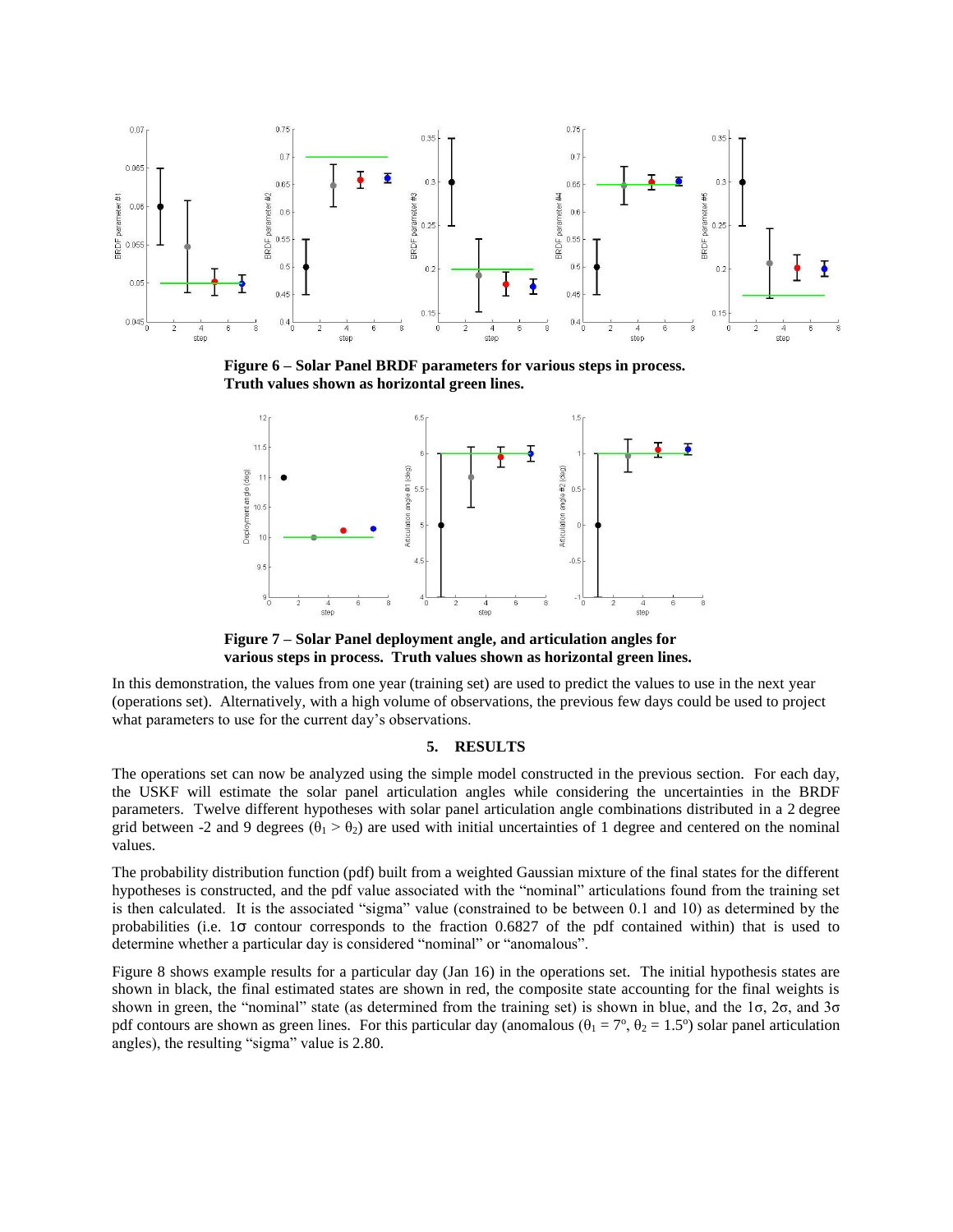

**Figure 8 – USKF results for operations day Jan 16 (simple model)**

Figure 9 displays these pdf sigma values (as calculated using results similar to those shown in Figure 8) for all of the 80 days in the operations set for both the case where the full shape/surface model is used and the case where the simple model is used. For the full shape/surface model, the truth values for deployment angle and nominal solar panel articulation angles are assumed known. A small uncertainty in the BRDF parameters in the model is implemented (see Table 1) and this uncertainty is considered within the USKF. For the simple model, the values as determined with the training set and described in the previous section are used. In the figure, Green dots correspond to days where the truth is "nominal" ( $\theta_1 = 6^\circ$ ,  $\theta_2 = 1^\circ$ ), while yellow dots ( $\theta_1 = 5.5^\circ$ ,  $\theta_2 = 1.5^\circ$ ) and red dots ( $\theta_1 = 7^\circ$ ,  $\theta_2 = 1.5^\circ$ ) correspond to "anomalous" days.



**Figure 9 – PDF sigma values of operations set for (a) full shape/surface model with BRDF uncertainties and (b) simple model**

The larger average value for the pdf contour for nominal days indicates the simplistic model has residual shape uncertainties not accounted for by the BRDF uncertainties considered in the estimation filter. The BRDF uncertainties could be inflated to account for this, but the separation between nominal and anomalous days would likely be unaffected. The overall performance for the two cases can be judged by constructing a Receiver Operations Characteristic (ROC) curve. This is achieved by varying the sigma value threshold of the boundary between nominal and anomalous days and comparing to the known truth. The resulting ROC curves for both the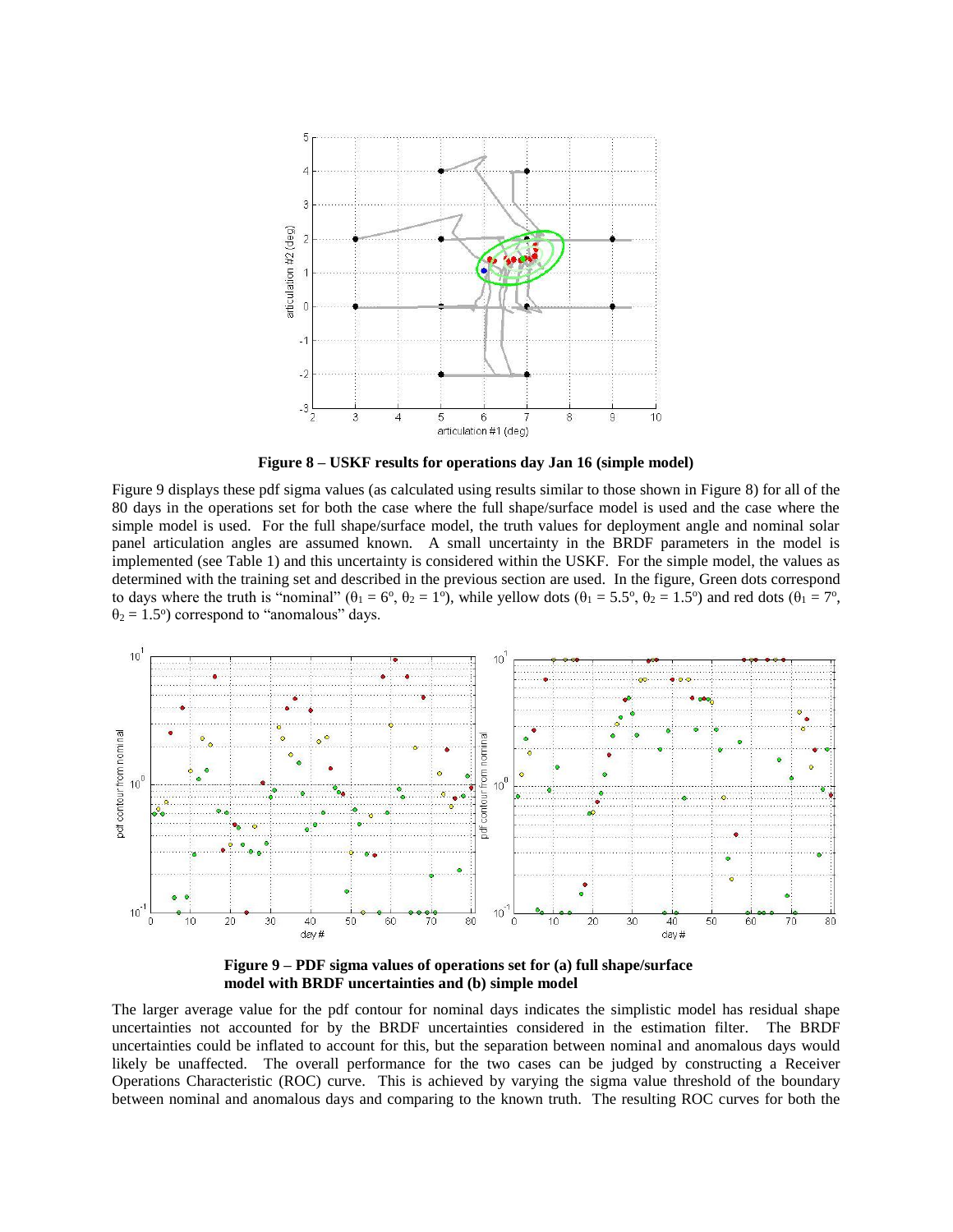full shape/surface model with BRDF uncertainties and simple model are shown in Fig. 10. To compare the performance quantitatively, the "area under the curve" (AUC) for the ROC curves are calculated. There is actually a slight improvement in performance with the resulting AUC values equal to 0.80 and 0.82 respectively, although this is within the approximate 0.05 uncertainty in this value. This uncertainty was estimated using randomly generated distributions (Gaussian, uniform, and heavy tail Lambert W of Gaussian) of various widths and separations and the average and standard deviations of the resulting AUC values for the ROC curves given a sample size of  $N = 80$ . When the full model is used with no BRDF errors and small uncertainty ( $\sigma_{\rm m} = 0.001$ ,  $\sigma_{\rm p} = \sigma_{\rm d} = 0.01$ ), the resulting AUC value is  $0.88 \pm 0.04$ . This represents optimal filter performance, for there are some periods during the year when the specular glint off the solar panel is not observable and thus the solar panel articulation angles simply can't be estimated. Although it is now evident that the simplistic model (and of course the full model with BRDF uncertainties) do not perform optimally, they still perform well for the AUC uncertainty ranges still overlap with the optimal case.



**Figure 10 – ROC curves for (a) full shape/surface model and (b) simple model**

#### **6. CONCLUSIONS**

This paper demonstrates that a simple shape/surface model can be created and used in an estimation filter to estimate parameters about the model. Specifically, in this example the east-west articulation angle offsets of the solar panels from exact sun-tracking is estimated and evaluated as to whether it is 'nominal' or 'anomalous'. It demonstrates that an exquisite and complex shape/surface model is not required in all circumstances when using an estimation filter and opens up the possibility of building a shape/surface model "from scratch" one facet at a time.

# **7. ACKNOWLEDGEMENTS**

This work is sponsored by a Small Business Innovative Research (SBIR) contract FA9451-13-C-0093 through the Air Force Research Laboratory (AFRL).

#### **8. REFERENCES**

- [1] Calef, B., Africano, J. Birge, B., Hall, D. and Kervin, P., "Photometric Signature Inversion," *Proc. SPIE 6307*, 63070E, 2006.
- [2] Wetterer, C. J. & Jah, M. K., "Attitude estimation from light curves," *Journal of Guidance, Control, and Dynamics*, Vol. 32, 2009, pp. 1648-1651.
- [3] Julier, S. J., and Uhlmann, J. K., "A New Extension of the Kalman Filter to Nonlinear Systems," *Proceedings of SPIE: The International Society for Optical Engineering*, Vol. 3068, Apr. 1997, pp. 182–193. doi:10.1117/12.280797.
- [4] van der Merwe, R., and Wan, E. A., "The Square Root Unscented Kalman Filter for State and Parameter-Estimation," *2001 IEEE International Conference on Acoustics, Speech, and Signal Processing*, Vol. 6, Inst. of Electrical and Electronics Engineers, Piscataway, NJ, May 2001, pp. 3461–3464.